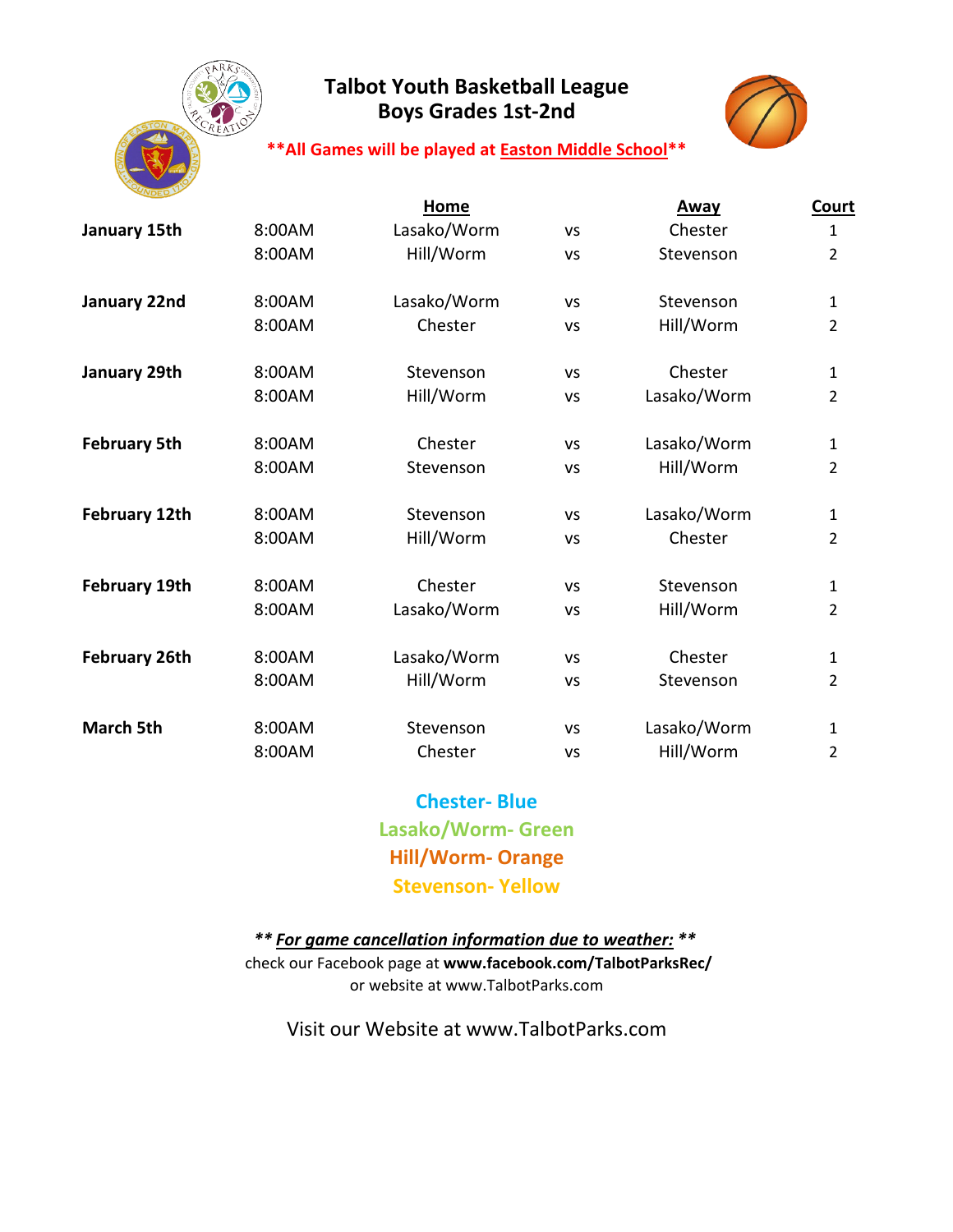

## **Talbot Youth Basketball League Girls 3rd-5th Grade**



#### **\*\*Games will be played at Easton Middle School\*\***

| WDED <sup>1</sup>    |         | Home             |           | <b>Away</b>      |
|----------------------|---------|------------------|-----------|------------------|
| January 15th         | 9:00am  | Schappler/Walker | VS        | Haley            |
|                      | 10:00am | Schappler/Walker | VS        | Michaluk         |
| January 22nd         | 9:00am  | Haley            | <b>VS</b> | Michaluk         |
|                      | 10:00am | Haley            | VS        | Schappler/Walker |
| January 29th         | 9:00am  | Michaluk         | VS        | Schappler/Walker |
|                      | 10:00am | Michaluk         | VS        | Haley            |
| <b>February 5th</b>  | 9:00am  | Schappler/Walker | VS        | Haley            |
|                      | 10:00am | Schappler/Walker | <b>VS</b> | Michaluk         |
| <b>February 12th</b> | 9:00am  | Haley            | VS        | Michaluk         |
|                      | 10:00am | Haley            | VS        | Schappler/Walker |
| <b>February 19th</b> | 9:00am  | Michaluk         | <b>VS</b> | Schappler/Walker |
|                      | 10:00am | Michaluk         | VS        | Haley            |
| <b>February 26th</b> | 9:00am  | Schappler/Walker | VS        | Haley            |
|                      | 10:00am | Schappler/Walker | VS        | Michaluk         |
| <b>March 5th</b>     | 9:00am  | Haley            | <b>VS</b> | Michaluk         |
|                      | 10:00am | Haley            | VS        | Schappler/Walker |

# **Schappler/Walker- Green Haley- Orange Michaluk- Blue**

or website at www.TalbotParks.com *\*\* For game cancellation information due to weather: \*\** check our Facebook page at **www.facebook.com/TalbotParksRec/**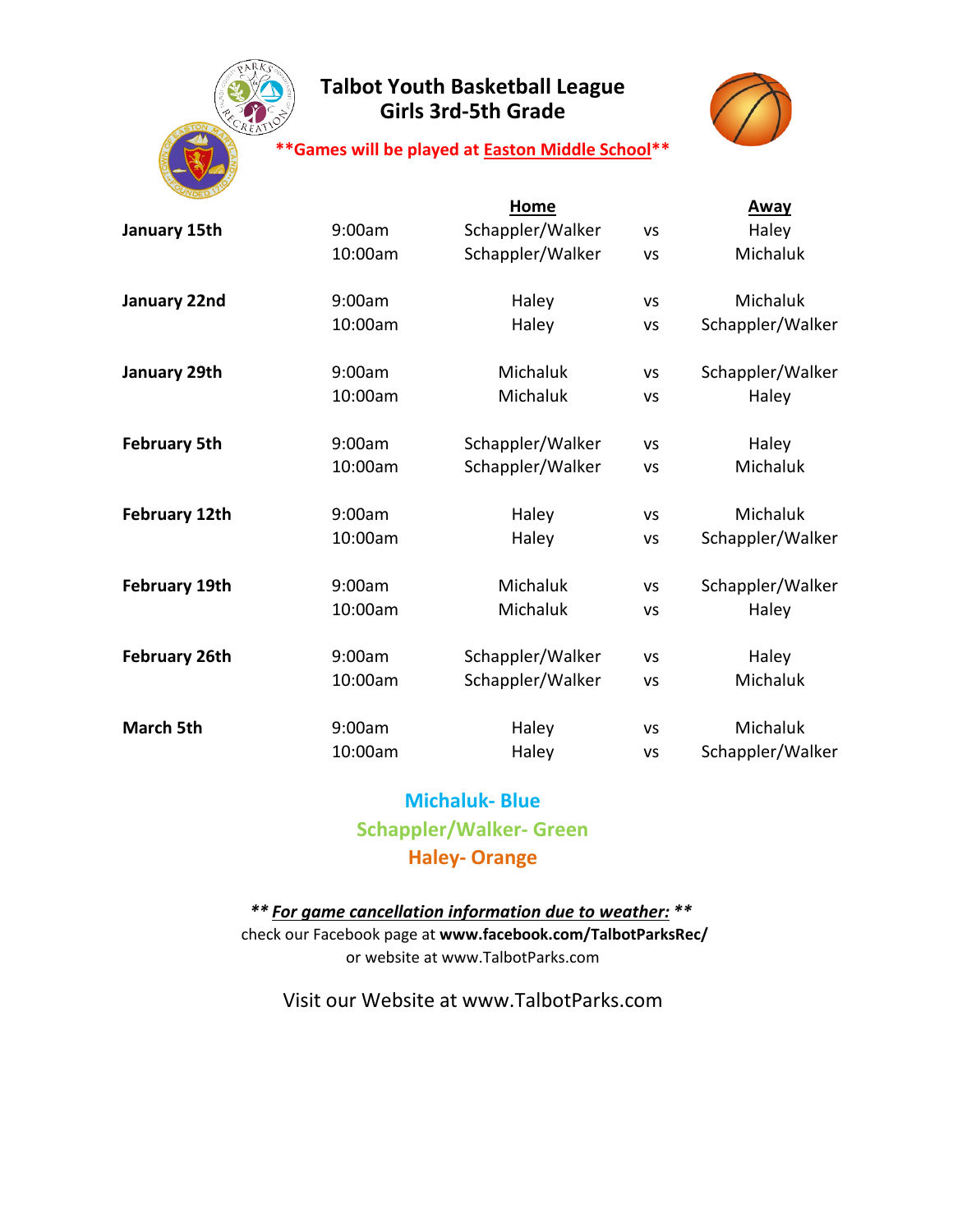

## **Talbot Youth Basketball League Girls 6th-8th Grade**



### *\*\*All Games will be played at Easton Middle School\*\**

|                      |         | Home    |           | <b>Away</b> |
|----------------------|---------|---------|-----------|-------------|
| January 15th         | 11:00am | Hainey  | <b>VS</b> | Adelman     |
| January 22nd         | 11:00am | Adelman | <b>VS</b> | Hainey      |
| January 29th         | 11:00am | Hainey  | <b>VS</b> | Adelman     |
| <b>February 5th</b>  | 11:00am | Adelman | <b>VS</b> | Hainey      |
| February 12th        | 11:00am | Hainey  | <b>VS</b> | Adelman     |
| <b>February 19th</b> | 11:00am | Adelman | <b>VS</b> | Hainey      |
| February 26th        | 11:00am | Hainey  | <b>VS</b> | Adelman     |
| <b>March 5th</b>     | 11:00am | Adelman | VS        | Hainey      |

## **Hainey- Blue**

#### **Adelman- Green**

## *\*\* For game cancellation information due to weather: \*\**

 check our Facebook page at **www.facebook.com/TalbotParksRec/** or website at www.TalbotParks.com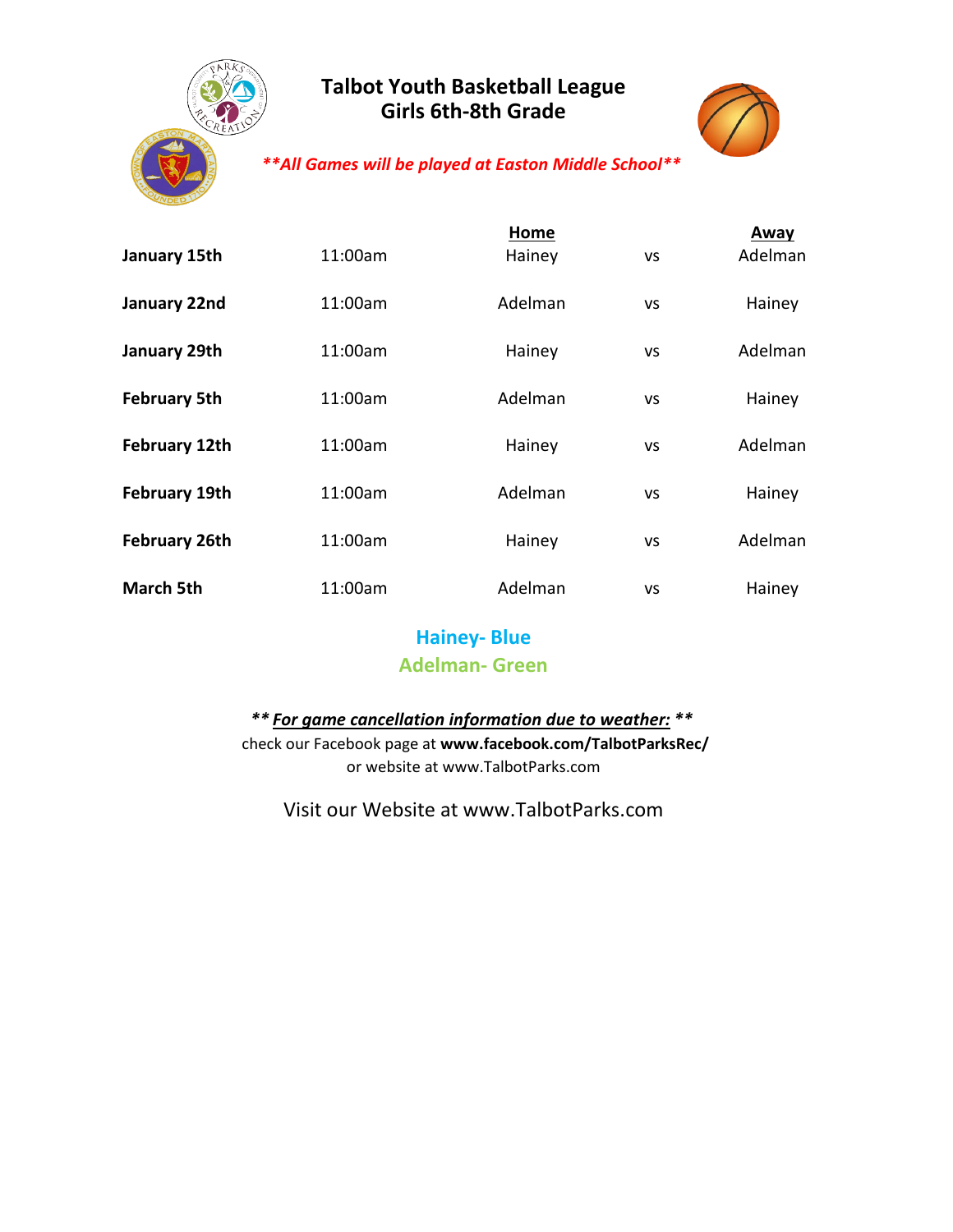

## **Talbot Youth Basketball League Boys 3rd-5th Grade**



## **\*\*Games will be played at Easton Middle School\*\***

| WDED                 |         | <b>Home</b>      |           | Away             |
|----------------------|---------|------------------|-----------|------------------|
| January 15th         | 12:00PM | <b>Brummel</b>   | <b>VS</b> | Roberts          |
|                      | 1:00PM  | Skinner          | <b>VS</b> | Steinhardt/Paris |
| January 22nd         | 12:00PM | <b>Roberts</b>   | <b>VS</b> | Skinner          |
|                      | 1:00PM  | Steinhardt/Paris | <b>VS</b> | <b>Brummel</b>   |
| January 29th         | 12:00PM | <b>Brummel</b>   | <b>VS</b> | Skinner          |
|                      | 1:00PM  | Steinhardt/Paris | VS        | Roberts          |
| <b>February 5th</b>  | 12:00PM | Skinner          | <b>VS</b> | Steinhardt/Paris |
|                      | 1:00PM  | Roberts          | <b>VS</b> | <b>Brummel</b>   |
| <b>February 12th</b> | 12:00PM | <b>Brummel</b>   | <b>VS</b> | Steinhardt/Paris |
|                      | 1:00PM  | Roberts          | <b>VS</b> | Skinner          |
| February 19th        | 12:00PM | Steinhardt/Paris | VS        | Roberts          |
|                      | 1:00PM  | Skinner          | <b>VS</b> | <b>Brummel</b>   |
| <b>February 26th</b> | 12:00PM | <b>Brummel</b>   | <b>VS</b> | Roberts          |
|                      | 1:00PM  | Skinner          | <b>VS</b> | Steinhardt/Paris |
| <b>March 5th</b>     | 12:00PM | <b>Roberts</b>   | VS        | Skinner          |
|                      | 1:00PM  | Steinhardt/Paris | VS        | <b>Brummel</b>   |

**Roberts- Blue Steinhardt/Paris- Green Brummel- Orange Skinner- Yellow**

or website at www.TalbotParks.com *\*\* For game cancellation information due to weather: \*\** check our Facebook page at **www.facebook.com/TalbotParksRec/**